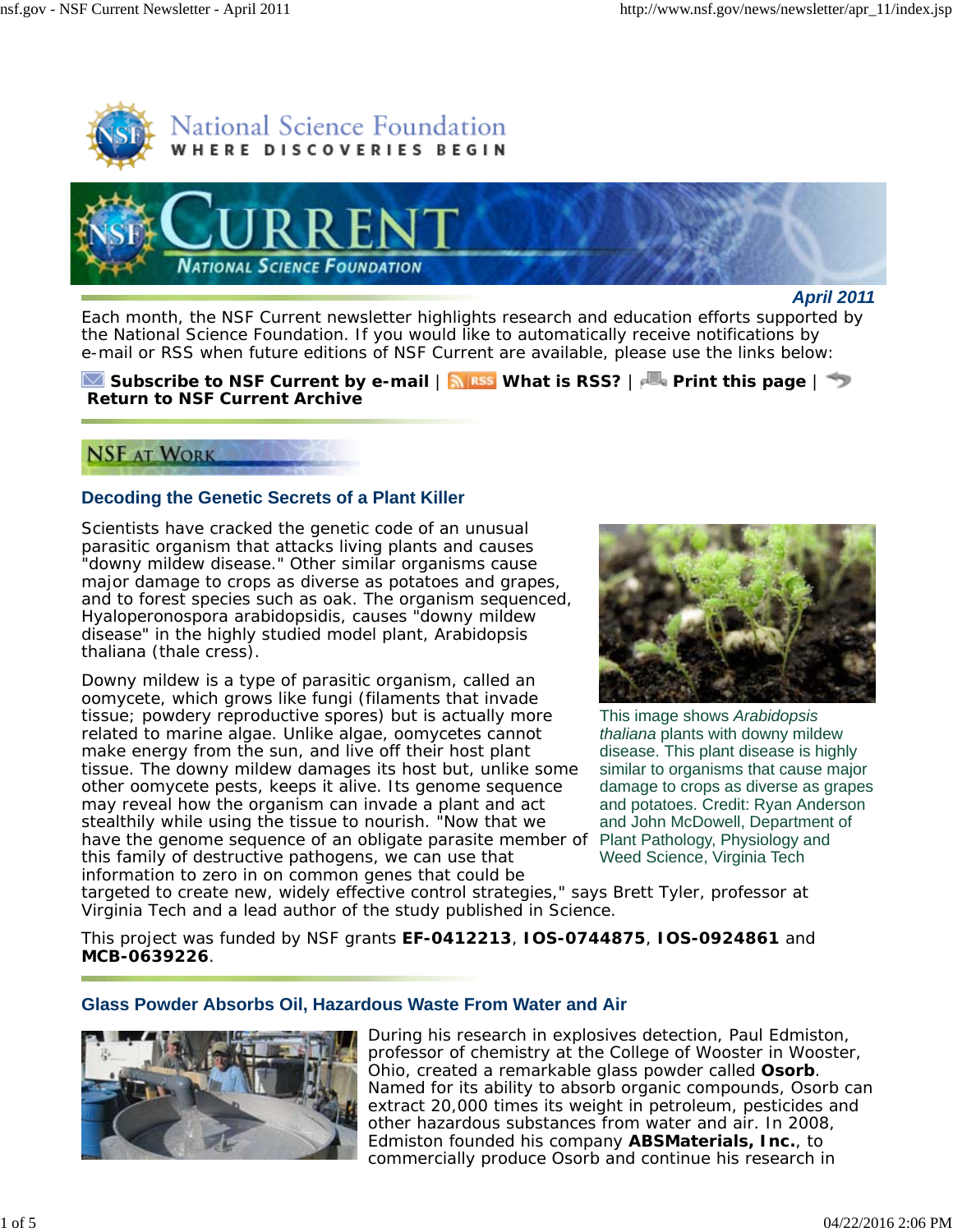Employees of ABSMaterials, Inc., look on at the production of water that has been cleaned and purified by Osorb. Credit: Sarah Pollock, ABSMaterials

water remediation methods and systems. The company is headquartered in Wooster, Ohio, and has a branch office in Houston, Texas. Its work focuses on the treatment of produced water, the single largest pollutive byproduct of petroleum production. Osorb showed promising results in

removing oil from the Gulf of Mexico following the 2010 oil spill, work supported by NSF funding (**award number 1047699**). Watch Edmiston demonstrate Osorb on a **NSF webcast** and on the *Popular Mechanics* **website**.

#### **Bonobo Research Provides Insight Into Human Cognition and Behavior**

Bonobos, a close relative of the chimpanzee, are the least known wild great ape. These forest dwellers also are genetically close to humans, intelligent, social, and similar to us in many behaviors. Because of these similarities, studies of bonobo behavior can provide insight into human cognition and behavior. Additionally, since researchers have observed that bonobos are much less aggressive than chimpanzees, understanding what makes them different could help us understand social problems such as group violence and rape.

Brian Hare, assistant professor of evolutionary anthropology at Duke University, is working with semi-wild (sanctuary) bonobos to better understand social problem-solving. In one experiment, bonobos proved to be natural sharers, consistently opening a one-way door to allow other bonobos to enter and share a food pile. In the same scenario, young chimps opened the door to share, but older chimps hoarded the food.



Male bonobo at Lola ya Bonobo, the sanctuary where Hare and Woods have conducted bonobo research. Credit: Wikimedia Commons

Like other nonhuman great apes (chimpanzees, gorillas,

orangutans) bonobos are endangered. Researcher Vanessa Woods, who works with Hare, has had unparalleled success in raising the bonobo's public profile since the release of her 2010 book, *Bonobo Handshake*. Woods speaks about what is at stake if by losing these close relatives that show little of the aggression seen in chimpanzees.

For more information about Hare's and Woods's research, watch a related **Science Nation episode** online.

#### **International Research Partners Come to NSF**



Credit: NSF

On Feb. 15, NSF and its Office of International Science and Engineering (OISE) showcased its highly successful program, Partnerships in International Research and Education (PIRE). This symposium was attended by principle investigators from PIRE projects underway, as well as from 15 **recently funded** PIRE projects.

At the symposium entitled "Globalizing U.S. Science and Education," presentations were heard from four projects with partnerships on four continents (Africa, Asia, Europe and South America), highlighting the global reach of PIRE. The projects assemble researchers from 26 countries: Algeria, Australia, Belgium, Brazil, Botswana, Cameroon, China, Democratic Republic of Congo, Denmark, Finland, Germany, Ireland, Malawi, Mozambique, Namibia, Nigeria, Portugal, Rwanda, South Africa, Swaziland, Sweden, Tanzania, the Netherlands, Uganda, Zambia and Zimbabwe.

The projects--encompassing biology, geosciences, engineering, education and chemistry- spotlight PIRE's wide disciplinary spread. Each project involves cutting-edge research. AfricaArray, for instance, an innovative program to promote, strengthen and maintain a highly trained workforce of African geoscientists, not only conducts research using seismic stations across Africa, but also is serving as a foundation for broader environmental monitoring.

View **links** to award abstracts and project websites funded under the PIRE program, and view videos of presentations by **Scott Saleska** and **Susannah Scott** during the PIRE Symposium.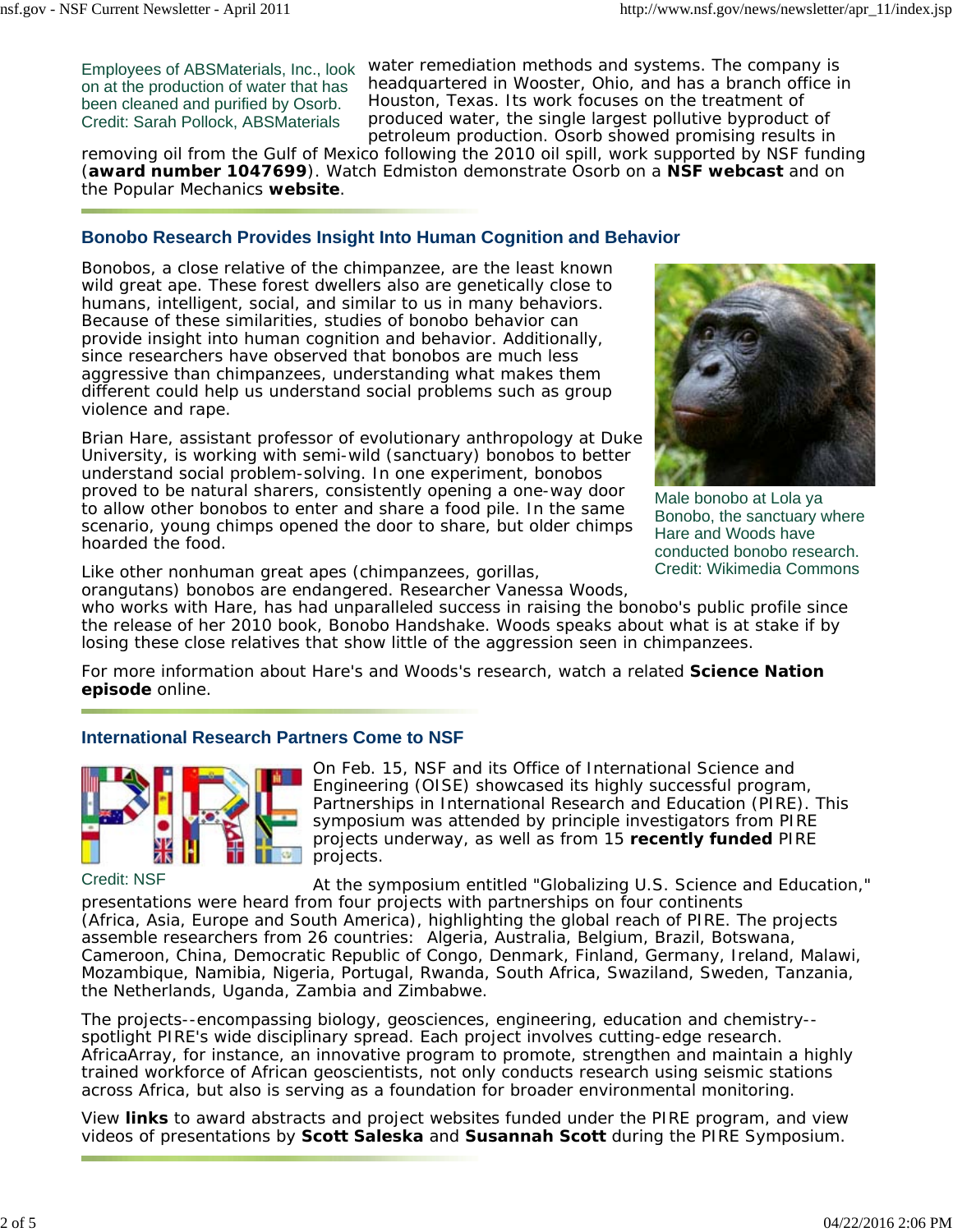# **DID YOU KNOW?**

An NSF report shows that the recent economic recession had less effect on doctoral degree holders in science, engineering and health (SEH) fields than it did on the general population.

According to a January NSF report, the unemployment rate in October 2008 for SEH doctorate recipients was 1.7 percent, whereas the unemployment rate for the total U.S. labor force was 6.6 percent.

More information from this **report** can be found on the NSF website.



Credit: © 2011 JupiterImages **Corporation** 

# **FACES OF NSF RESEARCH**

## **Innovative Program Promotes Science and Mentorship in Alaska**



Herb (Ilisaurri) Schroeder of the University of Alaska is the founder and executive director of ANSEP. Credit: Mike Dinneen

"Is America losing its edge?" is a troubling question for the country. While the U.S. share of the world's science and engineering graduates is declining rapidly, NSF continues to address this growing problem though several programs. One such program is the **Alaska Native Science & Engineering Program** (ANSEP). Using a longitudinal model of mentoring students from middle school all the way to graduate school, ANSEP has achieved an impressive success rate of 60 to 65 percent of university recruitment and retention among Alaska Native American students. ANSEP's success comes from hands-on middle and high school outreach initiatives, rigorous summer bridging programs, focused academic learning communities, organized student cohorts, networks of peer and professional mentors, community-based learning, professional internships, and undergraduate and graduate research projects.

Herb (Ilisaurri) Schroeder of the University of Alaska is the founder and executive director of ANSEP. At the early stages of his career, he was disheartened to see that very few Alaska Native American students enrolled or succeeded in college. Determined to increase mentorship opportunities for this underrepresented group, he founded ANSEP in 1995 with one student. The program has since grown to 250 enrolled students. In 2002, ANSEP graduated its first ANSEP Alaska Native engineer. Since then, ANSEP graduated 168 Alaska Native scientists and engineers. The ANSEP mentorship network now consists of higher education institutions, industrial partners, philanthropic organizations and government agencies.

Schroeder has won several awards for his work, including the 2004 Presidential Award for Excellence in Mathematics, Science and Engineering Mentoring. NSF has supported ANSEP through funding from the **Partnerships for Innovation program**. This funding helps high school students in ANSEP to build computers. The students then use those computers to learn chemistry, physics and trigonometry with educational software packages. Upon successfully completing these courses prior to graduation, the students earn the right to keep the computers. Once the students from middle or high school enter in this program, they remain with the network until they graduate from the university, thereby benefitting from the ANSEP support programs that help ensure their success at college.

# **NSF IN THE NEWS**

**Gravity of Disaster Registers With U.S. Scientists** (*Philadelphia Inquirer*) Researcher Clay J. Naito, associate professor of structural engineering at Lehigh University, is among those working with Japanese researchers on better tsunami evacuation centers. He is part of a multi-university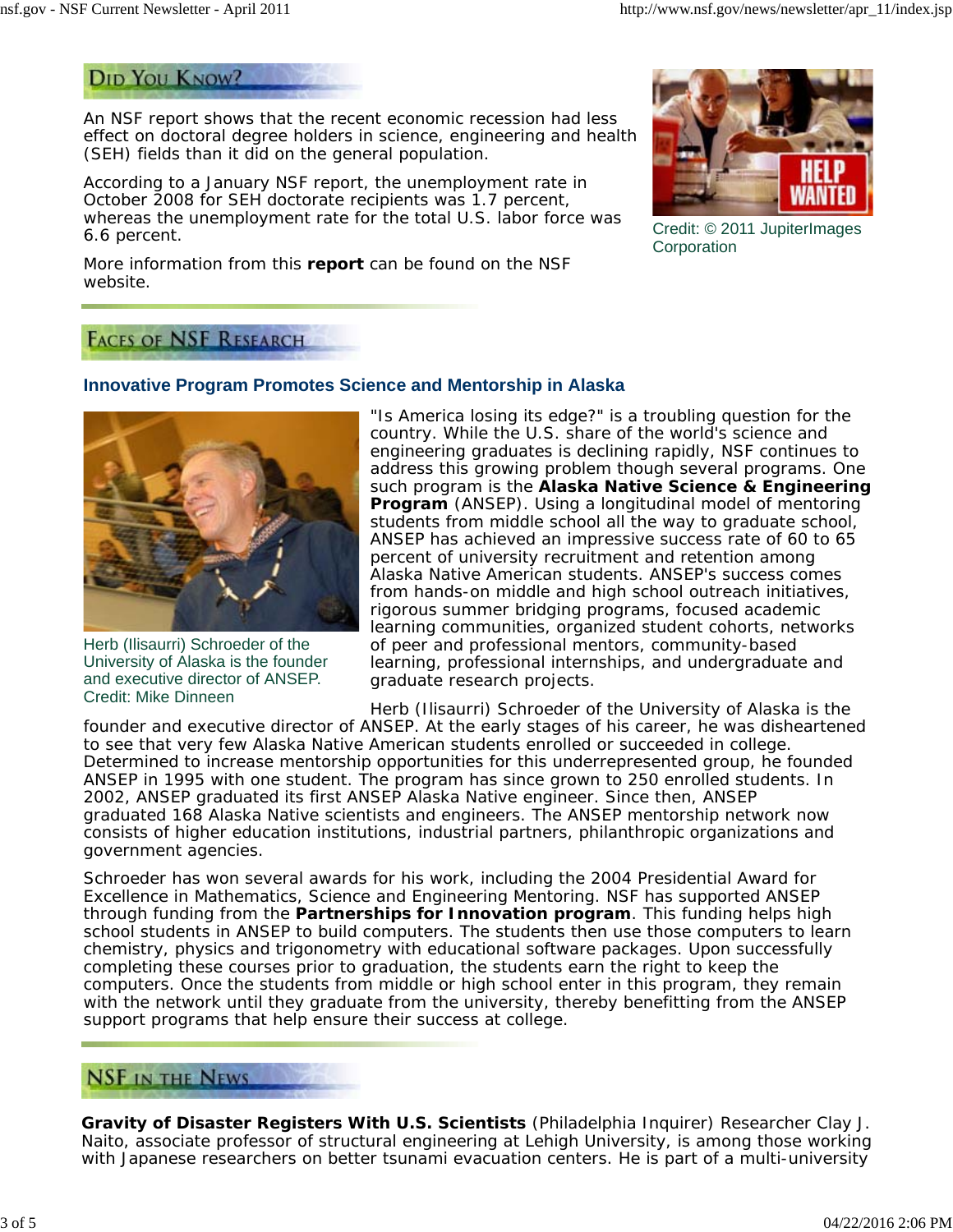team with NSF funding.

**Special Coverage: Quake Tsunami Disaster** (*CNN Breaking News*) Civil engineer Dan Cox, director of the Hinsdale Wave Lab at Oregon State, speaks about tsunami research. The lab is part of NSF's Network for Earthquake Engineering Simulation (NEES).

**A Big Surprise Beneath the Ice** (*The New York Times*) Surprising new research results show that ice melts and re-freezes extensively at the base of the Antarctic ice sheet, changing the shape and elevation of the ice sheet at the surface.

# THE RIPPLE EFFECT

#### **Science360 Publishes 500th News Service Issue, Launches Audio Stream**

**Science360 News Service** is sponsored by NSF and provides breaking science news from around the world. The news service is published daily, Monday to Friday, and gathers news from many sources including



college and university press offices, government agencies, peer-reviewed journals and blogs.

The Science360 News Service recently published its 500th issue on March 9. Additionally, it now features an audio stream, Science360 Radio, that runs 24 hours a day, seven days a week, and features science and engineering radio shows and podcasts from around the world. Science360 Radio can also be found on the **Science 360 Knowledge Network website**.



Credit: EERI/Ken Elwood

#### **Earthquake Reconnaissance Workers Chronicle Christchurch Activities**

The Earthquake Engineering Research Institute (EERI) is a nonprofit society of engineers, geoscientists, architects, planners, public officials, and social scientists. EERI conducts earthquake investigations and disseminates earthquake risk reduction information in the U.S. as well as globally through its international partners. The EERI Christchurch Earthquake Clearinghouse Learning From Earthquakes program, funded by NSF grant **0758529**, has maintained a team field blog to chronicle the team's activities following the New Zealand earthquake in February, and to provide information about what researchers are learning from studies of this earthquake. Visit the **blog** online.

## **Alan Alda Speaks to NSF About Communicating Science**

On March 1, six-time Emmy Award-winner Alan Alda visited NSF to speak about the importance of effective science communication. He helped found Stony Brook University's Center for Communicating Science in 2009. He is a visiting professor at Stony Brook and a member of the Center's national advisory board. He also received the Public Service Award from the National Science Board in 2006.

Alda's talk, titled "Helping the Public Get Beyond a Blind Date With Science," drew upon his long-time interest in science, his career in acting, writing, and directing, and his work in promoting a greater public understanding of science. He discussed his current work with scientists, and described how teaching acting techniques improved scientists' communication skills. **View his talk online**.



NSF director Subra Suresh (left) greets actor Alan Alda during his visit to NSF. Credit: Sandy **Schaeffer**